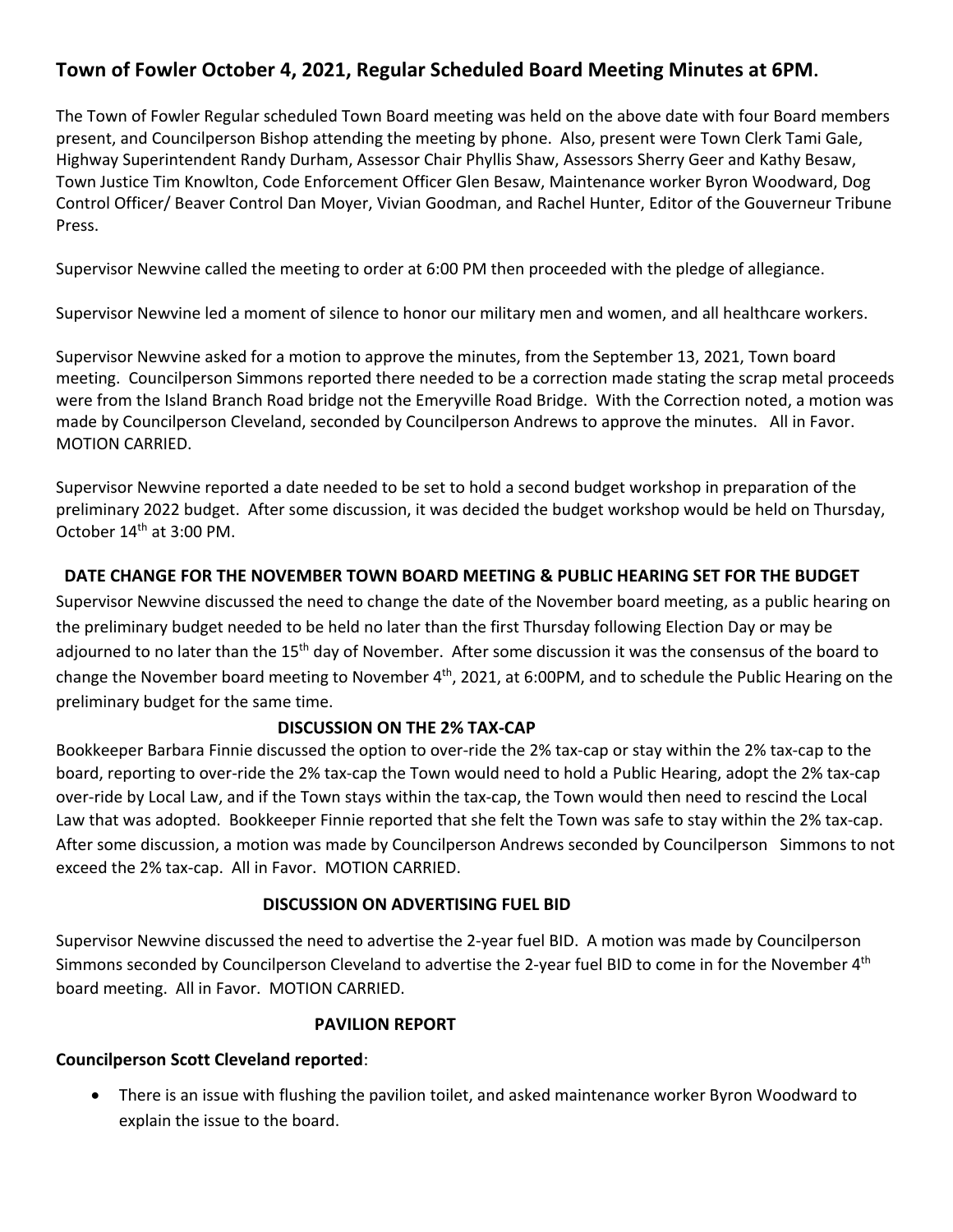#### **Maintenance Worker Byron Woodward reported**:

- A tankless ADA approved toilet is installed in the pavilion. It is not getting either enough pressure or enough volume to complete the flush.
- There is a % line that runs from the Town Hall to the Highway Department, and from the Highway Department to the pavilion, and he thinks it is just losing too much pressure to flush properly.
- CEO Besaw is going to look up what the pressure should be according to the manufacturer, and stated it is a possibility that a pressure tank may be needed. Mr. Woodward wanted to bring the issue to the board's attention as it may incur further costs to solve the problem.
- It was discussed that Greenhill's did previous work on the pump system for the highway department and may be a good source to contact to further investigate a solution to solve the toilet pressure/volume issue.

Councilperson Bishop asked if there was heat in the pavilion yet or if it is in the plans to heat the pavilion, as he didn't want the pipes to freeze. Supervisor Newvine stated they would drain the water from the pipes, and he feels the pavilion should get insulated and it would make a great place for the food pantry to be located. It was discussed the pavilion does have some wiring done already and to have water year-round at the pavilion, there would need to be some more work done as the water lines are exposed. Supervisor Newvine reported we should look into the cost of completing the added work with the changes. Councilperson Cleveland reported there is \$4,768.00 left in the pavilion fund. After further discussion, Supervisor Newvine asked Councilperson Cleveland and maintenance worker Byron Woodward to come up with the cost of completing the extra work that was discussed.

## **Town Justice**

# **Town Justice Tim Knowlton Reported:**

• He and Court Clerk Ashley continue to complete their required yearly training online.

Supervisor Newvine thanked Justice Knowlton for his report and expressed a speedy recovery to Court Clerk Ashley.

## **Bookkeeper**

# **Bookkeeper Barbara Finnie:**

- Presented cash balance month ending September 30, 2021, reports, and budget balance reports, to the board for their review.
- Reported the budget balances should be at 75% spent, and the general fund is at 75% spent and the highway fund is a little over spent at 78% - almost 79% spent.
- Reported the fire district is 36% spent, and the lighting district is 58% spent.
- Revenue for the general fund has received an extra \$123,000 so far and an extra \$100,000 in the highway fund, and there are still sales-tax checks to come in for the year.
- Revenue for the year is up from what we had budgeted for last year which is good, and the expenditures are right where they should be.

## **Assessors**

# **Assessor Chair Phyllis Shaw reported:**

• The assessors have been working on building permits and paperwork for the County. Supervisor Newvine asked if they had received a call from a taxpayer with a star credit concern. Assessor Sherry Geer reported the taxpayer was taken care of and it was determined the credit was applied. Councilperson Simmons asked if the assessors had received a call from a taxpayer on the Doane Road.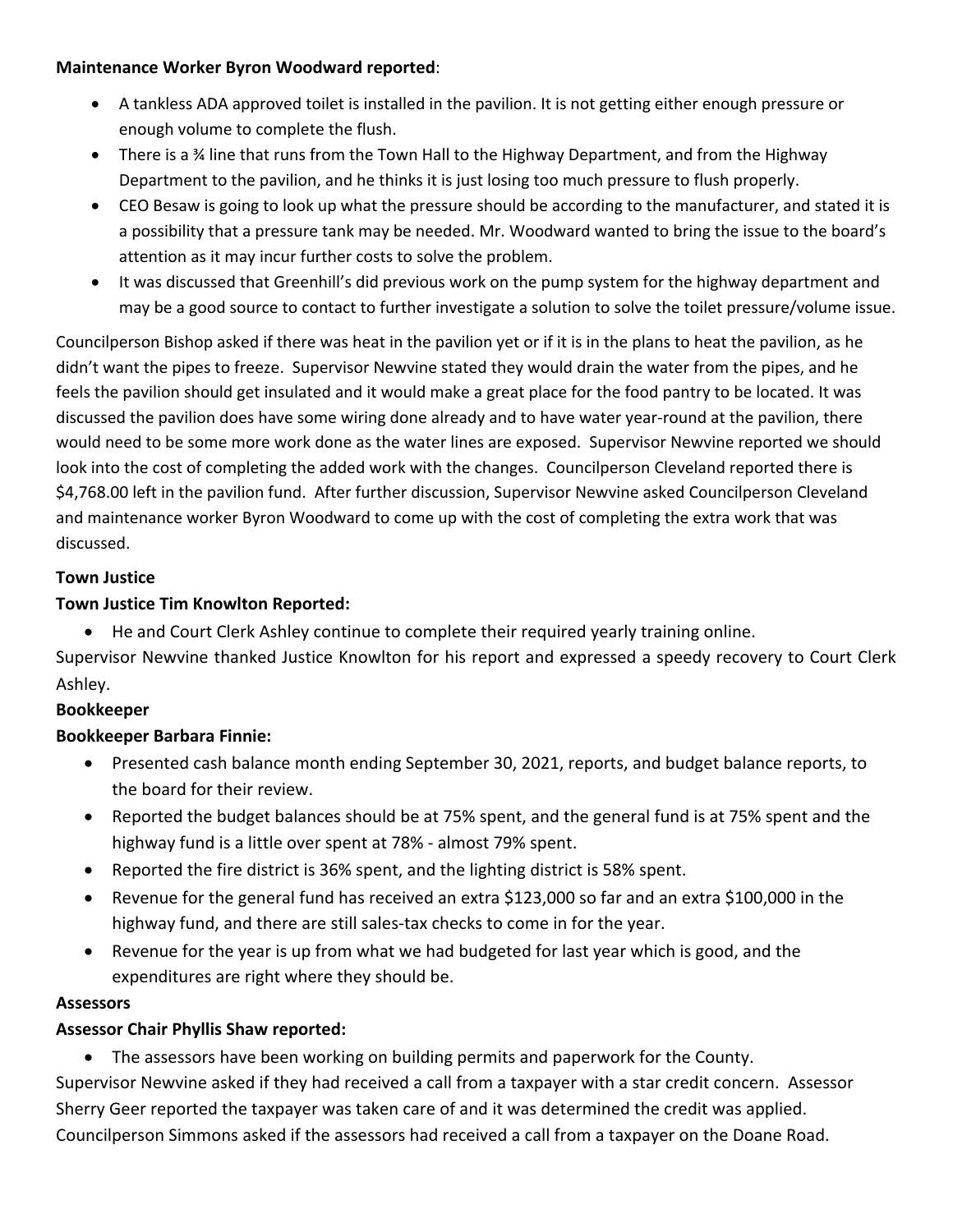Assessor Geer reported she had spoken to the taxpayer on the Doane Road, and she had confirmed for him that he had the credit as well.

## **Historian**

# **Historian Karen Simmons reported:**

- She had a visitor from Virginia last week who was in search of information on the Absalon family. She was able to provide some genealogy on the Absalon family for the visitor.
- The plaque was installed at the Tri-County marker. Councilperson Simmons thanked Rachel Hunter, Editor of the Gouverneur Tribune Press, for attending and taking a photo for the paper.
- The Antwerp historian, representing Jefferson County was not able to attend, but Mr. Young, historian of the Town of Diana, Lewis County, was in attendance.

# **Animal Control**

# **Councilperson Karen Simmons reported for Dan Moyer who was not in attendance: until later in the meeting:**

- There is a dog in the kennel, that has been previously picked up. The kennel charge will be \$30.00 a night due to this being the  $3<sup>rd</sup>$  time an animal at the residence has been picked up this year.
- The dog is not in very good shape, and she has a bad feeling about this one. They know who the owner is and are waiting for them to come forward. Supervisor Newvine asked how long the owners had to claim the animal. Councilperson Simmons reported they had 5 days to come forward. The Town had to keep the dog for 7 days, and then it could be adopted out.

# **Dog Control Officer Dan Moyer arrived at the meeting at 6:27PM and added to the animal control report:**

• He posted a picture of the dog in the kennel on the internet, left a card on the owner's door, as no one answered the door, and stated the owner must be aware that he has the dog by now. Town Clerk Gale asked if anyone had called the owner as we have the number from the last time the animal was picked up. He stated no one has called the owner, she should know that her dog is missing by now, and he had left a card in the door for her to call him.

# **Beaver Control**

# **Councilperson Karen Simmons reported for Moyer's Wildlife Control who was not in attendance until later in the meeting:**

- She had received a call from Hwy. Superintendent Durham that the culverts were plugged on the Shantyville Road again, and the grates had been pushed down in.
- Councilperson Simmons reported she had contacted Moyer's Wildlife Control as soon as she was notified of the problem and was told he had just left the Shantyville Road. Supervisor Newvine asked Hwy. Superintendent Durham if it looked like it had been cleaned out. Hwy. Superintendent Durham reported there were branches hanging out of the culvert and he had made the call to Councilperson Simmons from the Shantyville Road.

# **Dan Moyer arrived at the meeting at 6:27PM and added to the beaver control report:**

- He had seen Hwy. Superintendent Durham's truck earlier in front of him this morning.
- He found the grates to be knocked back over, with sticks and brush sticking out of the culvert. He cleaned it out and it is all clean now. He reported the water to be the same height on both sides of the culverts, which indicates a second dam further down on someone else's property. Hwy. Superintendent Durham agreed that yes there is another dam further down the road. Dan reported that before the water will drop in the culverts on the Shantyville Road, that second dam and the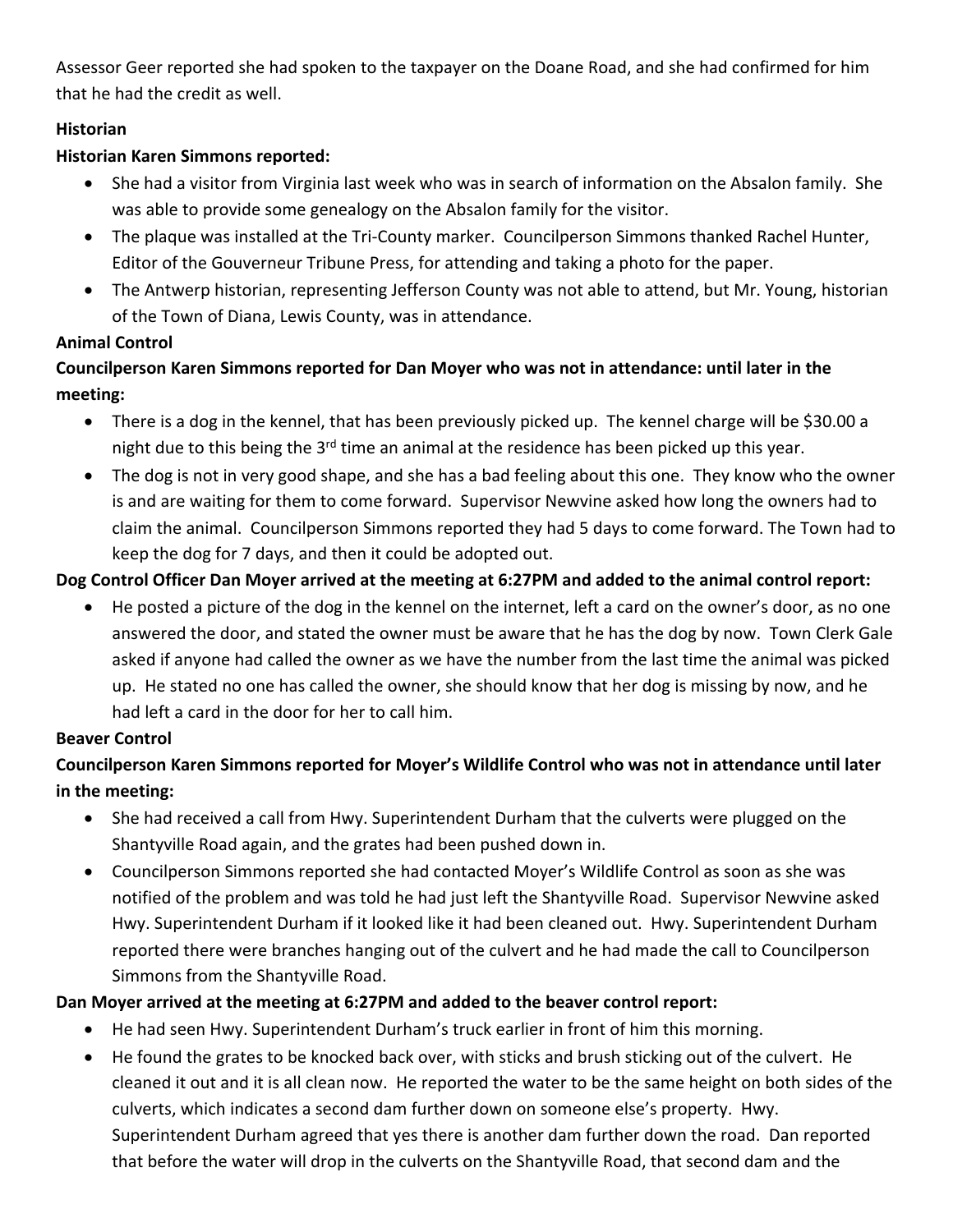beavers need to be cleaned out. He reported November 1<sup>st</sup> starts beaver season, and if the property owners will give permission for him to go in there and clean it out, he would do that. Dan asked if the Town knew who owned the property the dam is on. Hwy. Superintendent Durham said he would look it up and get ahold of them. Dan reported it will keep causing headaches until the 2<sup>nd</sup> dam is taken care of.

- He had worked on the River Road beaver site earlier and the water is flowing through the culvert pretty good.
- There has been no further activity on the Stone Road that he is aware of.

Supervisor Newvine asked if anyone had any questions for Dan, and there were none. Supervisor Newvine thanked Dan for his report.

## **Code Enforcement**

#### **Code Enforcement Officer Glen Besaw reported:**

- The number of building permits are down a little this year.
- He stated the permits that have been processed have been for larger jobs, and he estimated the total of what is being built is near \$3,000.000.00.
- There are currently 2 new homes being built.
- He attended a meeting with a FEMA representative concerning flood plain control and his responsibilities as a Code Enforcement Officer. He reported he was not aware he was supposed to be doing any flood plain control and has spoken to other Code Enforcement Officers who don't know what is supposed to be in a permit to build on a flood plain. He has asked the FEMA representative to set up some kind of training.
- The FEMA representative told him that any kind of bridge work requires him to issue a building permit, that he was not aware of. He reported he would be checking with the Department of State to verify this and find out what his responsibilities are in this regard.
- He reported the description in our Local Land Use Law as stated on page 21, describes setbacks in the front are 50', but it doesn't say from where, and it is believed it should state from the center of the road. After further discussion, Supervisor Newvine stated he would contact Town Attorney Henry Leader to amend the Local Law to include the correct description for setbacks.
- He had a call from a taxpayer on the Emeryville Road with a sulfur smell coming from her water. She had contacted the Department of Health and he had contacted the DEC as her septic has been tested and it is fine. It is believed the creek near her house being backed up and stagnant water is getting into her well. The DEC stated if the Town can locate the blockage, they would give the Town a permit to remove it. It was discussed the issue is the landowner's issue, and the County's issue, not the Towns.
- Dan Moyer reported he had spoken to John Rockwood, who performs beaver control for the County, and he is aware of the beaver situation involving this landowner and has used a drone to determine where exactly the dam is and who the owner of the property is, where it is located, as they need permission from the landowner to take care of the blockage.
- Supervisor Newvine instructed CEO Besaw to let the taxpayer know the County is aware of the issue and are actively looking at it, and it is their responsibility as it is a County Road.
- Byron Woodward reported a few years ago there was a similar issue and Sweeneys were hired to dig the same creek all the way out to the main creek, and he felt this is what probably needed to be done again. He reported the beaver house to be half the size of the Town Hall.
- Councilperson Simmons reported she, as well as Hwy. Superintendent Durham had called the County about this issue, as it is affecting several properties in the Town. Town Clerk Gale asked if Legislator Sheridan would be able to assist with the problem. Supervisor Newvine reported he would make calls to the County, the board of health and to Legislator Sheridan to discuss the problem.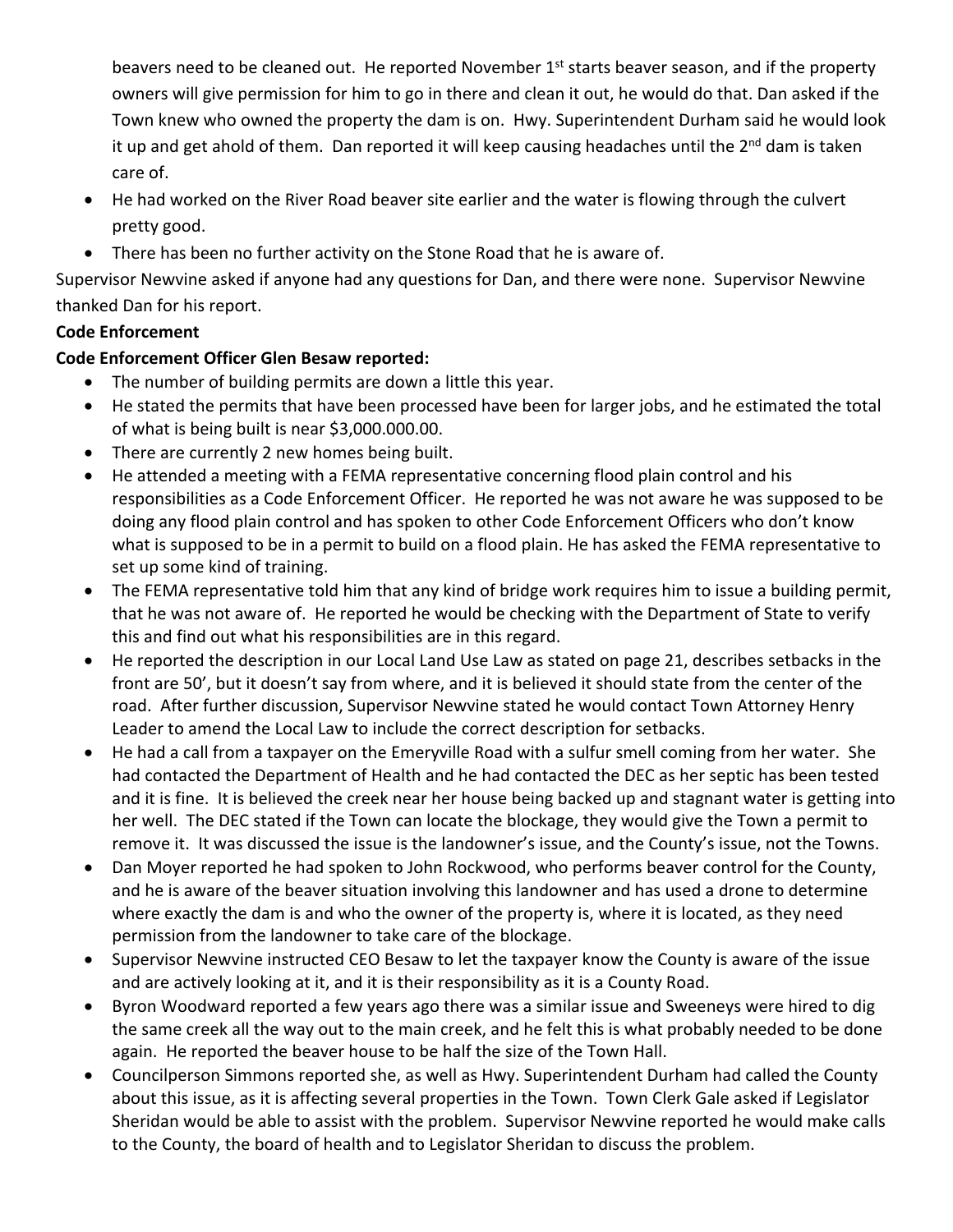• Reported he had brought several things before the planning board this year and they are doing a good job. He stated if anyone speaks to the planning board, speak well of them.

## **Town Clerk**

## **Town Clerk Tami Gale reported:**

- She would like to welcome Deputy Town Clerk, Debbie Tupper back to work.
- She has started working on the 2022 newsletter and will be emailing department heads their sections to be updated and returned to her by end of November.
- She had spoken to Lucas Manning of the USDA today, as well as Town Attorney Leader's office, concerning paperwork that is needed for the 2022 Mack Plow Truck Bond.
- Everyone in attendance this evening has turned in their signed Computer System and Network Acceptable Use Policies, except for Bookkeeper Finnie and Assessor Besaw.
- The gross DEC sales for the month were \$5,235.00 with the Towns commission being \$288.68, she had issued, 1 certified marriage transcript, issued 1 certified birth certificate, collected \$20.00 in kennel fees, \$20.00 for a rabies shot for a dog in the kennel, licensed 24 dogs, handled 6 building permits, and collected \$1.75 in photo copies.

# **Highway Department**

# **Highway Superintendent Randy Durham reported:**

- The new roller has arrived, and it has been in operation putting shoulders on.
- The new 2022 Mack Plow truck is in Watertown. It is soon going to be shipped to Viking to be retrofitted which may take anywhere from 1 to 2 months.

Supervisor Newvine asked how Truck 12 was running. Hwy. Superintendent Durham reported it has its new plow system on it and it hasn't been in the shop.

- He has been looking into purchasing digital speed signs and reported the cost to be \$2,700 for 1 sign. Supervisor Newvine reported he had received a call from a taxpayer with concerns of traffic traveling to fast in Hailesboro, particularly by the ballfield. It was discussed the signs are mobile and can be relocated. After further discussion, the speed signs were tabled for further consideration.
- The Village of Gouverneur has expressed interest in the box on the 2000 truck, which is the Town's part truck. He reported he has no use for it, and it will likely go to scrap. After further discussion, it was the consensus of the board to give the truck box to the Village of Gouverneur.
- Discussed the need for furnace maintenance, and asked Supervisor Newvine if maintenance worker Byron Woodward was going to perform the cleaning or if he needed to set something up. Town Clerk Gale reported the Town has a service contract already in place with M & M Heating and she would take care of it.
- Hwy. Superintendent Durham reported he had discussed the parking lot with Supervisor Newvine earlier in the day and asked Supervisor Newvine to lead the discussion on the matter.

# **DISCUSSION ON PARKING LOT WORK 2021**

Supervisor Newvine stated he thinks the Town could use the American Rescue Plan Act (ARPA) to pay for the paving of the parking lot, reporting the Town of Gouverneur has used part of their ARPA funds for this. He reported there are guidelines on allocating the ARPA funds and he didn't see anything else that the Town of Fowler could use the money for. He felt a case could be made based on the fact there are senior citizens coming into the Town Hall, kids using the playground, the pavilion's expected opening, the food pantry, and having a parking area that will keep everyone safe is needed.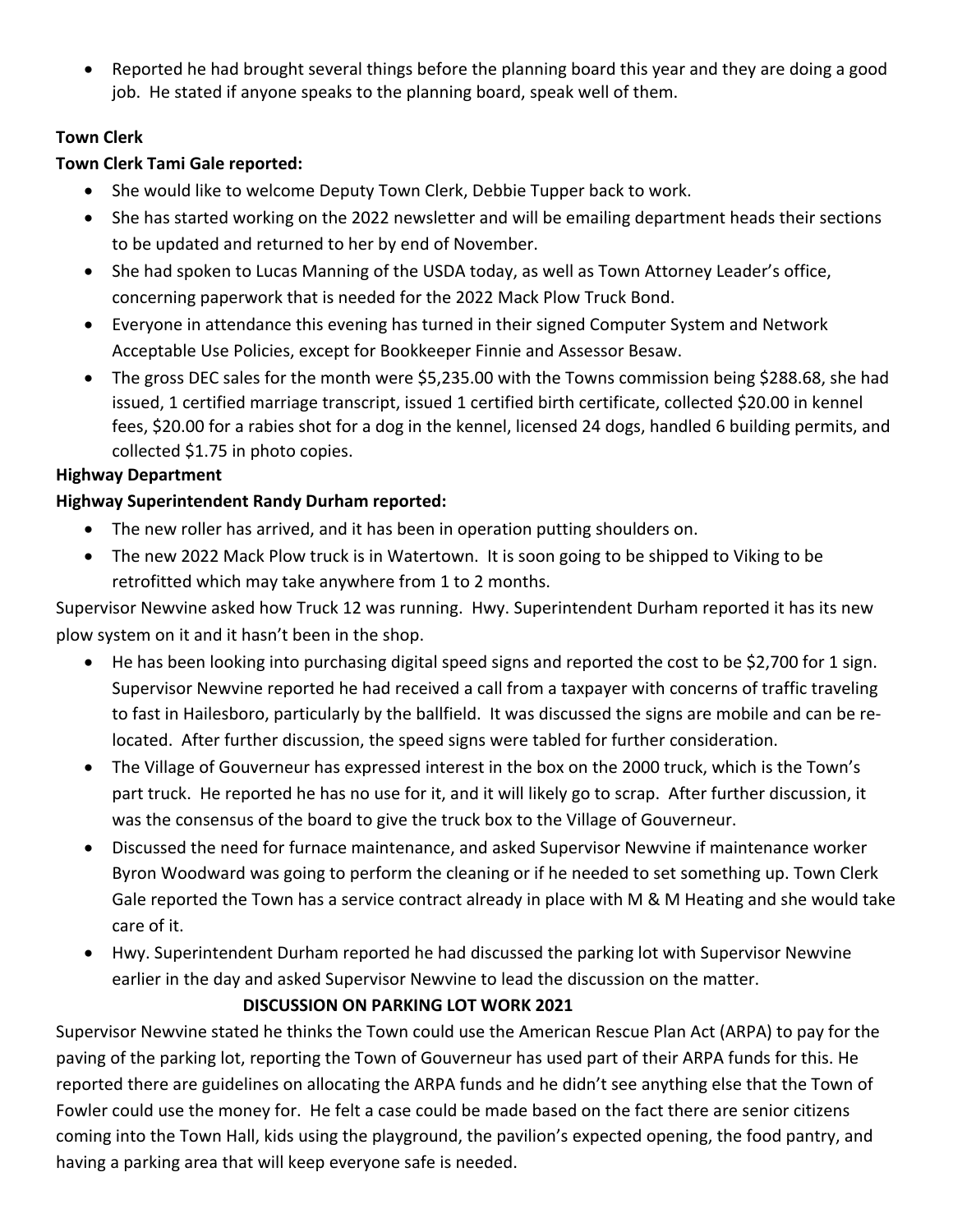Supervisor Newvine proposed that the Town move forward with the revised parking lot work 2021 quote received from Barrett Paving and discussed at the June 14, 2021, Town Board Meeting and pave the entire parking lot. Hwy. Superintendent Durham reported he had talked to Ian McGuire, project manager for Barrett Paving and he thought he could still complete it for the same price.

Barrett Paving **533,198.00** \$85,124.00 \$118,322.00

**BIDDER ZONE A ZONE B Project Total** 

Councilperson Simmons asked the amount of the ARPA funds the Town has received. Supervisor Newvine reported it was \$108,000 and Bookkeeper Finnie reported the Town will receive another \$100,000 next year. Bookkeeper Finnie reported it could be borrowed from another account and returned to the account it was borrowed from when the 2<sup>nd</sup> portion of the ARPA money is received. Supervisor Newvine asked the board their thoughts. After further discussion, a motion was made by Councilperson Andrews seconded by Councilperson Cleveland to have Barrett Paving move forward with the parking lot bid. All in Favor. MOTION CARRIED.

# **Councilmembers**

# **Councilperson Scott Cleveland:**

- He has put a lot of research into a policy for when there is a new hire and their pay. He reported there are several town laws and highway laws that cover the topic. He stated highway law gives the Hwy. Superintendent the ability to hire and fire, but the Town board are responsible for determining the pay, as far as what he can tell from his research. He reported he had obtained some information in the Town Law Manual published by the Association of Towns.
- Asked the board members their thoughts on what they want to see in the hiring policy considering the laborers will be mainly in the highway department and taking into consideration how often any other positions are hired elsewhere unless work is being contracted out. Minimum wage was discussed, and Bookkeeper Finnie reminded the board that municipalities aren't required to pay minimum wage.
- Asked the board, do we even need a hiring policy. Supervisor Newvine stated that from what Councilperson Cleveland had discussed, it sounds like everything has been covered. Basically, the Hwy. Superintendent has the authority to hire, and any pay that is offered by the Hwy. Superintendent has to be approved by the Town board. After further discussion, it was the consensus of the board they didn't need a policy written, the system that they have in place is working, the law is specific, Hwy. Superintendent Durham has the authority to hire and fire, and the town board has the task of setting the salary. Supervisor Newvine thanked Councilperson Cleveland for all of the research.

## **Councilperson Jeff Andrews**

- Asked Hwy. Superintendent Durham what the repair bill was for a door for \$699.00. Hwy. Superintendent Durham reported he did it when he was bringing the loader in all the way. He reported the cables were bad and it was all done.
- Asked Hwy. Superintendent Durham if the roller was working out well. Hwy. Superintendent Durham stated they had about 12 hours on it, and it is being used to put shoulders on the roads.
- Asked if anyone knew when the County was going to be paving the bridge on the Island Branch Road. He has received several complaints regarding it. It was discussed that no one has had an update from the County. Supervisor Newvine stated he would call the County tomorrow to get an update.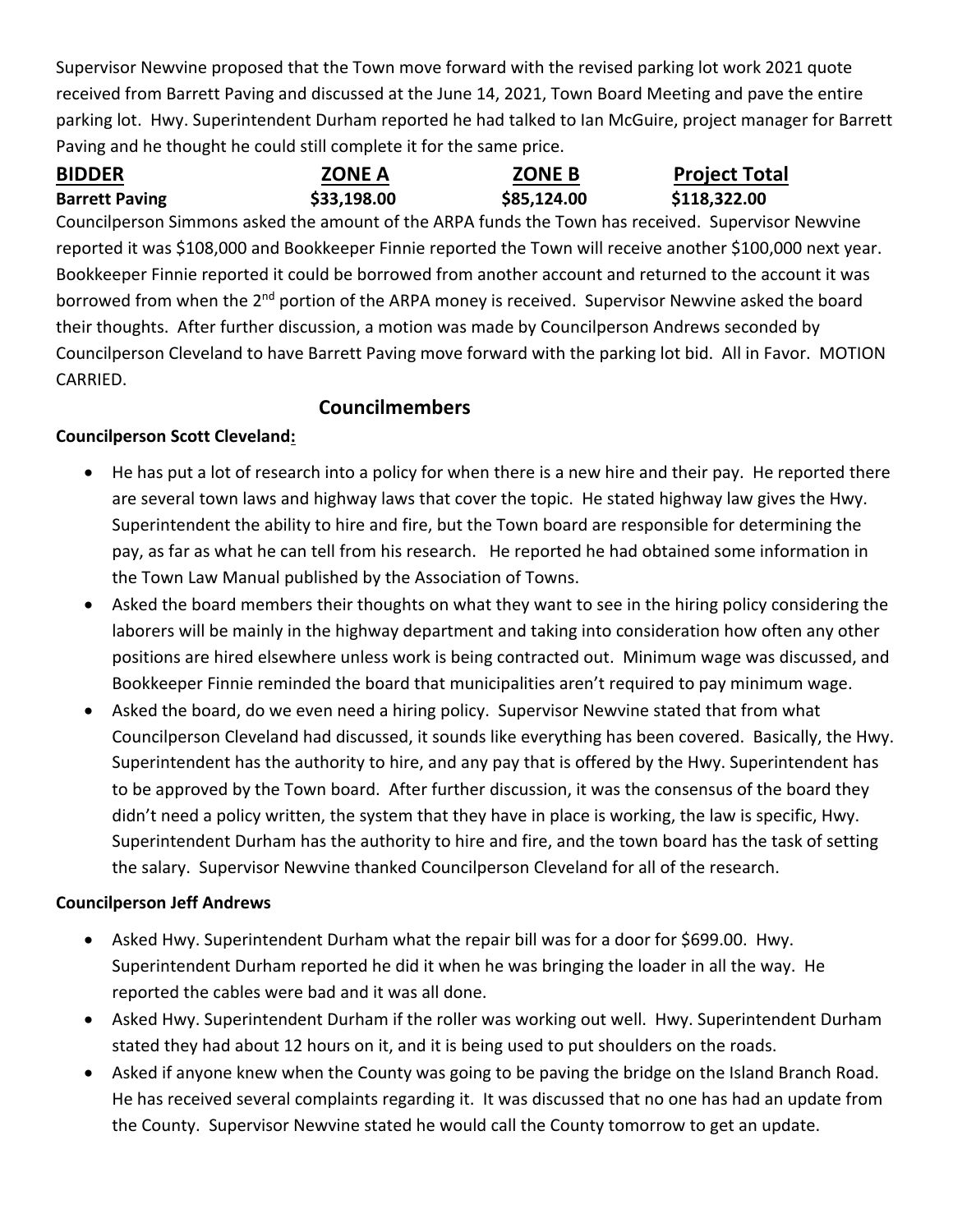• Asked Hwy. Superintendent Durham when the highway department is going back to regular hours. Hwy. Superintendent Durham replied they would go back to regular hours by the end of the month.

#### **Councilperson Lynn Bishop:**

- Stated it was hard to hear and asked to have it repeated when the highway department was returning to 10-hour days. Supervisor Newvine reported it would be by the end of the month.
- Asked what the issue was with the pavilion toilet. Supervisor Newvine stated the issue is with the pressure and the volume.
- Asked how deep the well is and what size pump is on it. Supervisor Newvine stated that maintenance worker Byron Woodward is going to check with Cleve Greenhill to see what kind of system is in place and what is going on with it.
- Reported there were signs on the Sullivan Road that might not need to be there now. It was discussed the horse sign could be removed, but the wheelchair sign needed to remain in place.
- Asked if there should be some horse and buggy signs installed by the Martin farm, to make people aware Amish are traveling on the road for safety concerns. Hwy. Superintendent Durham reported he would order the signs and put them up, and stated it was a good idea from Councilperson Bishop. Hwy. Superintendent Durham also wanted it known that the 2way plow system was the best idea that Councilperson Bishop and the Town has ever had.
- Reported the mowing is now completed for the year per the contract, but Dan Fifield is going to mow one more time to keep the cemeteries looking good at his own expense. He asked the other board members if they realized that the cemeteries were being mowed twice a month, to maintain their appearance, when the contract states a total of being mowed 5 times. Supervisor Newvine suggested the mowing contract may need to be amended. Supervisor Newvine asked the board their thoughts on the matter. After further discussion, it was the consensus of the board to have Dan mow one more time and submit the bill and he would be paid for the work.
- Reported that Dan Fifield has quoted a cost of \$750.00 per mowing of the area behind the Town barn and the pin yard if the Town wanted him to mow the 2 lots. After further discussion, it was decided to be tabled until next year to make any decisions.

#### **Councilperson Karen Simmons**:

- Asked Hwy. Superintendent Durham if he removes road signs when they are no longer needed, such as school bus stop ahead signs, stating she knows of a sign in place and there are no longer any children that ride a school bus. Supervisor Newvine stated it would be a good idea to remove signs that are no longer needed for liability reasons. Hwy. Superintendent Durham stated he would remove any signs that are found unnecessary, but the sign Councilperson Simmons was referring to was just installed a year ago and is needed.
- The HAP Program continues to be on Thursdays from 1PM 4PM, but people have been coming in anywhere from 9AM on.
- They had received a huge grocery donation from a Fowler family and the program seems to be doing well.
- The next SOS (Support Our Seniors) delivery will be in November.